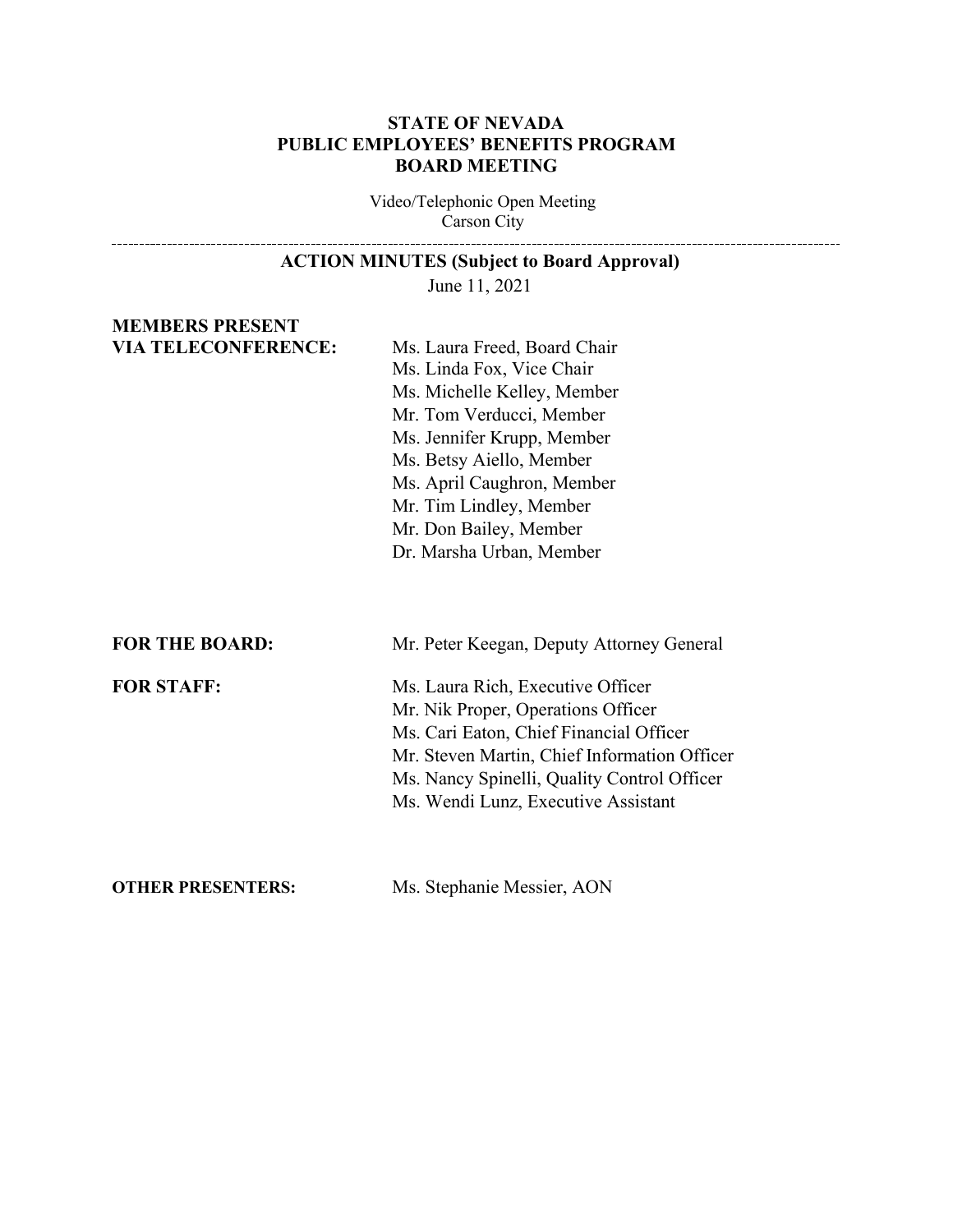- 1. Open Meeting; Roll Call
	- Board Chair Freed opened the meeting at 8:30 a.m.
- 2. Public Comment
	- Brooke Maylath
	- Doug Unger Nevada Faculty Alliance
	- Kent Ervin Nevada Faculty Alliance
	- Marlene Lockard RPEN
	- Kevin Ranft AFSCME
	- Priscilla Maloney AFSCME
- 3. PEBP Board disclosures for applicable Board meeting agenda items. (Peter Keegan, Deputy Attorney General) (Information/Discussion)
- 4. Consent Agenda (Laura Freed, Board Chair) (**All Items for Possible Action**)

Consent items will be considered together and acted on in one motion unless an item is removed to be considered separately by the Board.

4.1 Approval of Minutes from the March 11, March 25 and April 7, 2021 PEBP Board Meetings.

## **BOARD ACTION ON ITEM 4**

**MOTION:** Motion to approve the minutes from the March 11, March 25 and April 7, 2021 Board Meetings.

- **BY:** Vice Chair Linda Fox
- **SECOND:** Member Tim Lindley
- **VOTE:** Unanimous; the motion carried
- 5. Executive Officer Report, including discussion and possible action regarding budget approved by the legislature. (Laura Rich, Executive Officer) **(For Possible Action)**

## **BOARD ACTION ON ITEM 5**

- **MOTION:** Motion to direct PEBP staff to extend the premium holiday to participants in the month of October 2021 and October 2022, and that as part of this process that the premium holiday be directed at active employees and retirees and exclude the COBRA population.
- **BY:** Member Michelle Kelley
- **SECOND:** Member Marsha Urban
- **VOTE:** Yes 8, No 1, Member Jennifer Krupp voting no; the motion carried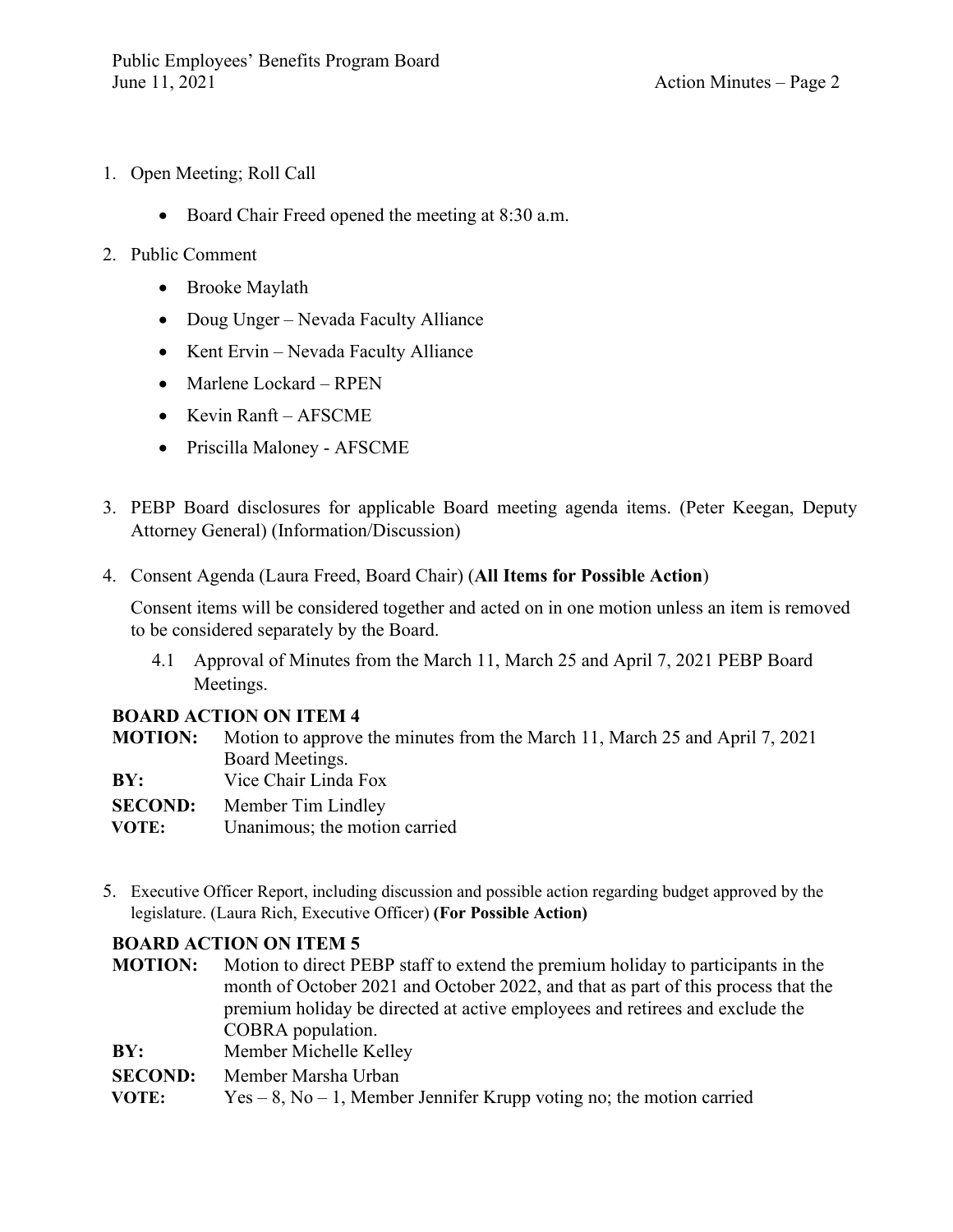6. Presentation and possible action on PEBP's participation in the Patient Protection Commission Peterson-Milbank Program for Sustainable Health Care Costs (Laura Rich, Executive Officer/Sara Cholhagian, PPC) **(For Possible Action)**

## **BOARD ACTION ON ITEM 6**

| <b>MOTION:</b> | Motion to approve PEBP staff to move forward in working with Patient       |  |
|----------------|----------------------------------------------------------------------------|--|
|                | Protection Commission and Medicaid to develop a data warehouse solution in |  |
|                | conjunction with Aon.                                                      |  |
| BY:            | Member Betsy Aiello                                                        |  |
| <b>SECOND:</b> | Member Tim Lindley                                                         |  |
| VOTE:          | Unanimous; the motion carried                                              |  |

- 7. Presentation and possible action on the status and approval of PEBP contracts, contract amendments and solicitations (Cari Eaton, Chief Financial Officer) **(For Possible Action)**
	- 7.1 Contract Overview
	- 7.2 New Contracts
	- 7.3 Contract Amendments
		- 7.3.1 Hometown Health
		- 7.3.2 The Standard
		- 7.3.3 Express Scripts
	- 7.4 Contract Solicitations
	- 7.5 Status of Current Solicitations

## **BOARD ACTION ON ITEM 7.3.1**

- **MOTION:** Motion to approve the Hometown Health contract amendment to extend contract authority for claims run-out.
- **BY:** Member Betsy Aiello
- **SECOND:** Member Marsha Urban
- **VOTE:** Unanimous; the motion carried

#### **BOARD ACTION ON ITEM 7.3.2**

- **MOTION:** Motion to approve the retroactive approval of contract amendment between PEBP and the Standard on Contract 12746.
- **BY:** Member Tim Lindley
- **SECOND:** Member Don Bailey
- **VOTE:** Unanimous; the motion carried

## **BOARD ACTION ON ITEM 7.3.3**

- **MOTION:** Motion to approve the contract extension for Express Scripts as outlined in the Board documents.
- **BY:** Member Michelle Kelley
- **SECOND:** Member Marsha Urban
- **VOTE:** Unanimous; the motion carried